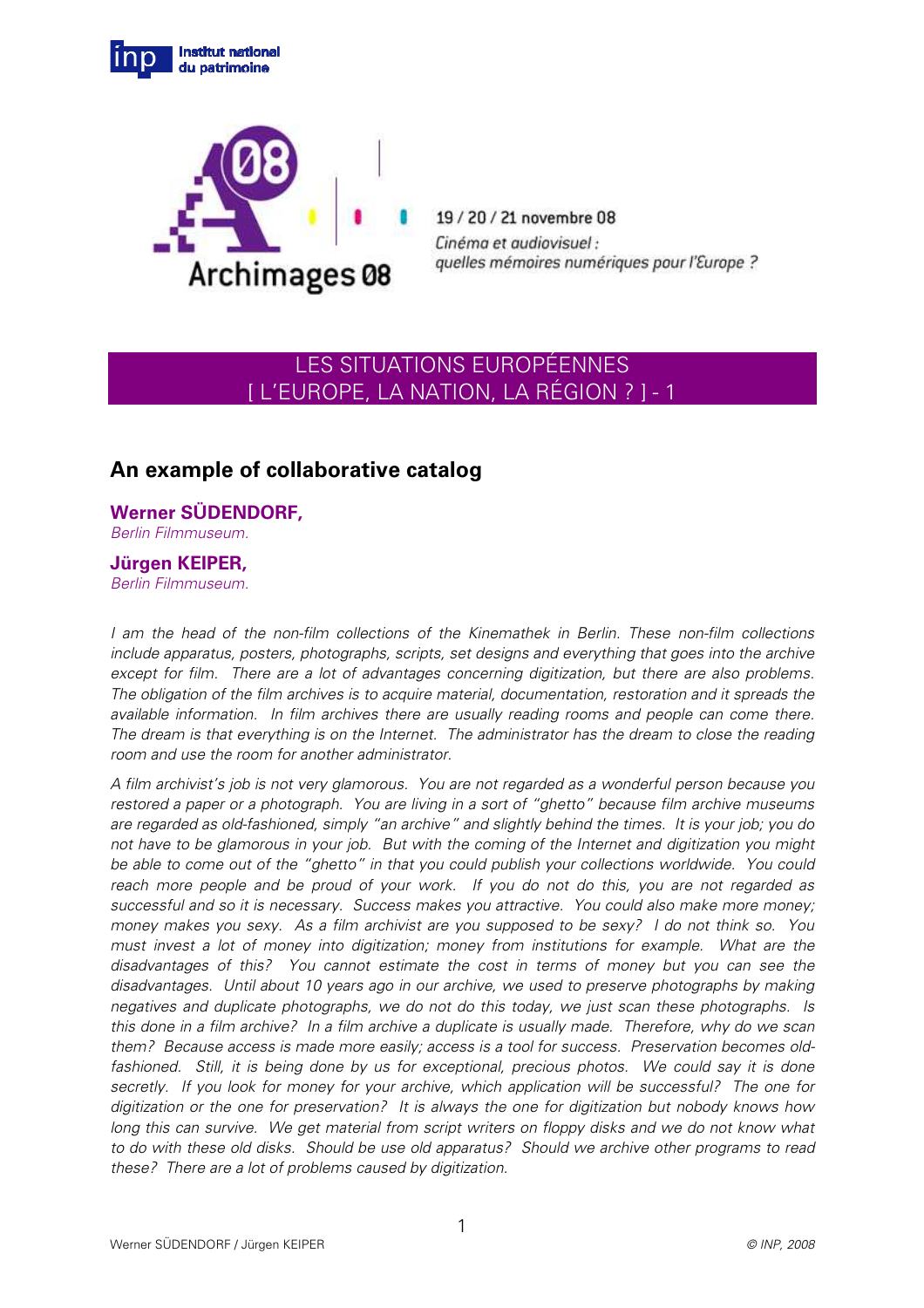

We all know that film will last for a very long time.

The reverse side of old photographs tells you the history of the photograph and sometimes if you can understand it, there will also be some information about the production of the film. Have you ever seen the reverse sides of old photographs on the Internet? They are usually only seen for selling purposes on eBay. They are not seen on the Internet because they are not very attractive.

#### Films

It is a great advantage that you can take films showing the Kinemathek legacy of your home country and screen them at your home. We discussed whether videos should be collected and shown. This is an old-fashioned discussion as today we do not discuss this topic. The films are archived so you can show them when you want, without discussing it beforehand. Last Monday, we screened a Nazi film in our institution for our high-school students, followed by a very lively discussion. Imagine you showed the Nazi film in a school on a flat screen; half of the students would have been falling asleep and so there is no great impact on the public if it is shown on a big flat screen or at home.

Who will be bored and who will be fascinated by films shown on the Internet? The screen is even smaller and so you do not concentrate. I do not watch films on the Internet. This is a fascinating medium and I know the arguments. You should know that this film is in our archives. Will the art form of cinema be communicated in the form of posters? In other words, are film archives still following their cultural mission or are they simply building up a business plan? There is a lot of business surrounding digitization and the Internet.

We prepared an exhibition on Marlene Dietrich in Moscow; Moscow is very special. We got a strange request for clips and sounds from our colleagues in Moscow. I wondered where they got this information; some is wrong and some is very strange. I realized that they got it from YouTube. My answer was that we do not do exhibitions on the level of YouTube; this type of information is on the Internet and you have the possibility of saving it. If that is the reason why we put our archives online, people should get better information. You think you could persuade any users to use your sites. You Tube is used for entertainment; it is a showcase of small clips. Who is archiving YouTube? Who holds the rights for YouTube? It is very interesting. After three months, clips which appeared on YouTube are gone. There could be some commercial companies who do this.

# Dynamics of digitization and the Internet inside an archive

There are three phases in making collections available for the public:

- 1. Thirty years ago: film archives use index cards, there are conditions and standards for the index film entries but if you do not follow these conditions there is no harm done. The aim was to make your archive "bulk". As long as you and every user could find what once was filed, there were no problems.
- 2. Twenty years ago: with the coming of the PC and normal database programs one would simply transfer index cards to a database program such as Access. This presents new possibilities, new chances to make your work more effective. The more data files you can build up, the more complex your system will be, the more you require database experts. The archivist began looking at how other archives solved this problem. There is a possibility of working together, to learn from each other.
- 3. Ten years ago: with the databases things really became complicated. At this time you could also add digital photos and all the files could be moved onto the Internet. The three dreams of the archivist could be fulfilled: everyone could see your archive on the Internet and nobody would come to you to see the photographs, everything would be on the Internet. If only things could remain simple. Computer experts needed to establish themselves as a new power in the archive world, in every corner of the world. Disaster was on its way. The computer experts transform your data into a system which is so complex that you really do not understand how it works from the inside, if you are not a computer expert yourself. For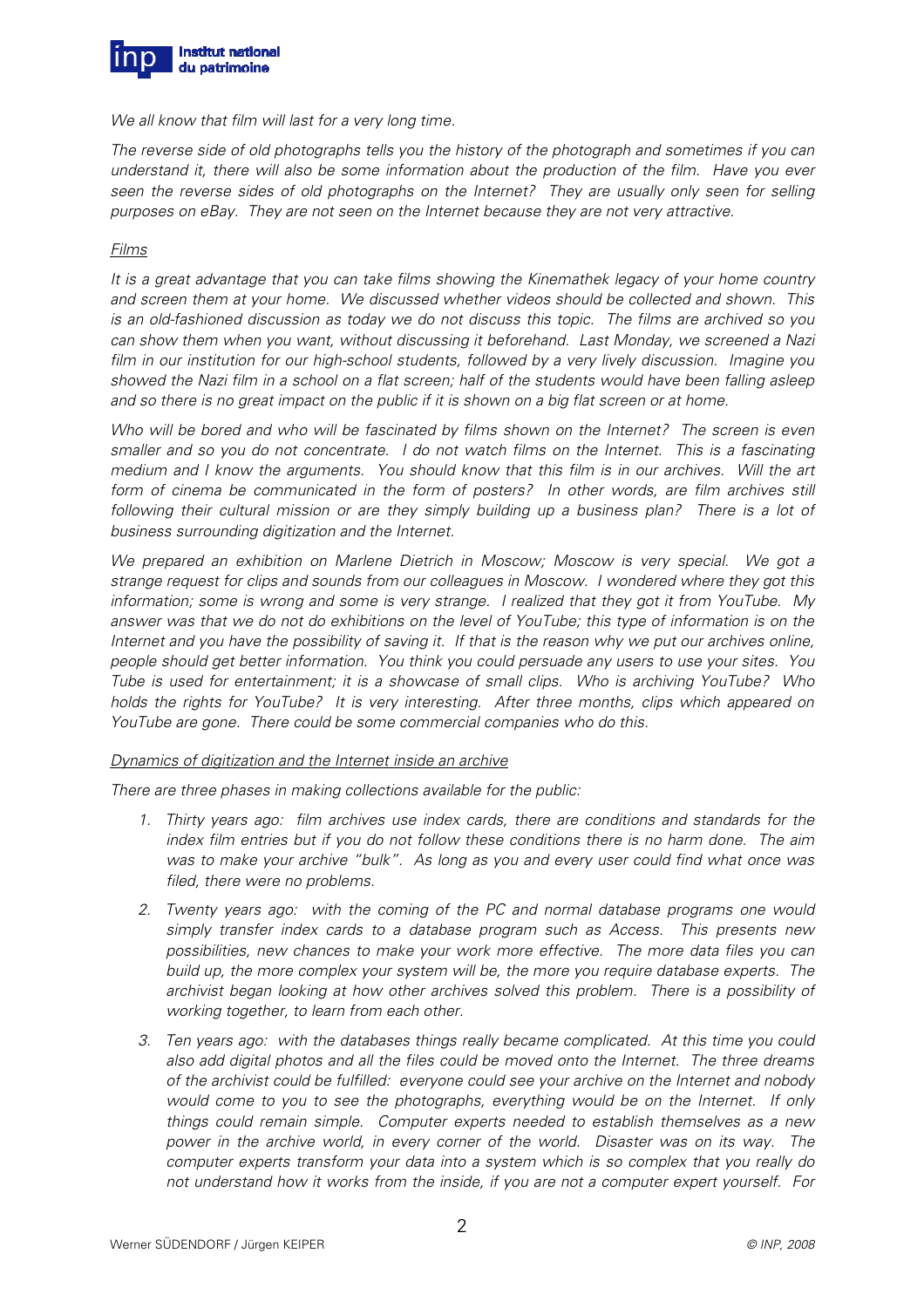

the experts with all their apparatus, money is required; money which you do not get from the computer system. With this money, small empires are built; empires which are called "online resources", or "portals". The more online resources and portals which are built, the more power was established. Why power? This is the power of growing data, the everyday routine of experience, know-how and the network which goes with it.

As a summary, there is the archivist, the administration and there is a completely new group of administrators who are taking care of information systems.

Here is an example of power which is based on a real-life story:

Good posters become very expensive, nobody can afford to buy all these precious film posters, nobody has to. I had an idea: I had all the wonderful and impressive posters which were in the form of photographs and big transparencies. I converted them into digital data and offered the data to an online film resource. I gave them the opportunity to publish these for free and I felt this was generous. The reason I did this was to create more work for our own museums, other museums would want to display these posters for exhibitions, other collectors could show an interest; they may think this is a good museum because the posters are preserved and so they may entrust their collections to that museum. This may also help other archives save money, they do not need to buy the posters you already have, but they could buy other ones and so enlarge the country's collection. Of course, I equally wanted to benefit from the online resource, I did not have to build this from scratch, I could simply use it. About six months to a year before they told me they wanted to use it. Instead of a warm welcome they said they would only take the posters with documentation which would be based on their database system. Therefore, I would have had to change our in-house system with documents of about 70,000 film titles and several hundred thousand entries. This was another film archive I spoke to; I regarded this person as a friendly colleague who shared my goal of sharing the knowledge of film history. But this person was spoiled by all the money involved in the making of the website, by the many meetings with administrators, by the smell of power. The person who was once a film buff became a film administrator; a bureaucrat. The person was transformed into somebody I regard as sitting on the other side of the table; not somebody who cares about film but who cares about their own power.

I was desperate, helpless and angry. The solution was Jürgen. Jürgen found an Internet-based system which allowed everybody to maintain their in-house system and use the system for uploading their own archives to the Internet. It is an open-source system, it is called "open collector" and it works for everybody. It is based on the old spirit of sharing and communicating knowledge. Who owns this knowledge which derives from the money given to the archive by the European Community? Is it sold? I do not know.

We first used this system for a database based on cameras preserved and differently presented. Strangely enough, nobody wanted the old technique on the Internet; nobody is interested in the film archive using our technique. This was a harmless field, but then prop masters found them and they use our equipment for films based in the 20's and 30's, the new Quentin Tarantino film for example. They also use a lot of our equipment from the Cinémathèque Française. Publishing this can create a nice extra income. It is not a business plan; it is something which just happens.

To develop the system and to reach a valuable audience we have worked on another project called "Lost Films". The idea is that there are so many which are lost or presumed to be lost, to get an idea of what one of these films would have looked like, you need photos and documents (the only things which survive). It may be that someone in Alaska or South America looks at one of the photos and remembers having seen this film. The good thing is that everybody can take part in this process of recreating the lost memory of film history. This is something which film archivists should be interested in. Producing a book does not require large sums of money; you just need a scanner, computer and Internet access. This is not power, it is sharing. Everybody is capable of being involved. These two sides will now be presented by Jürgen.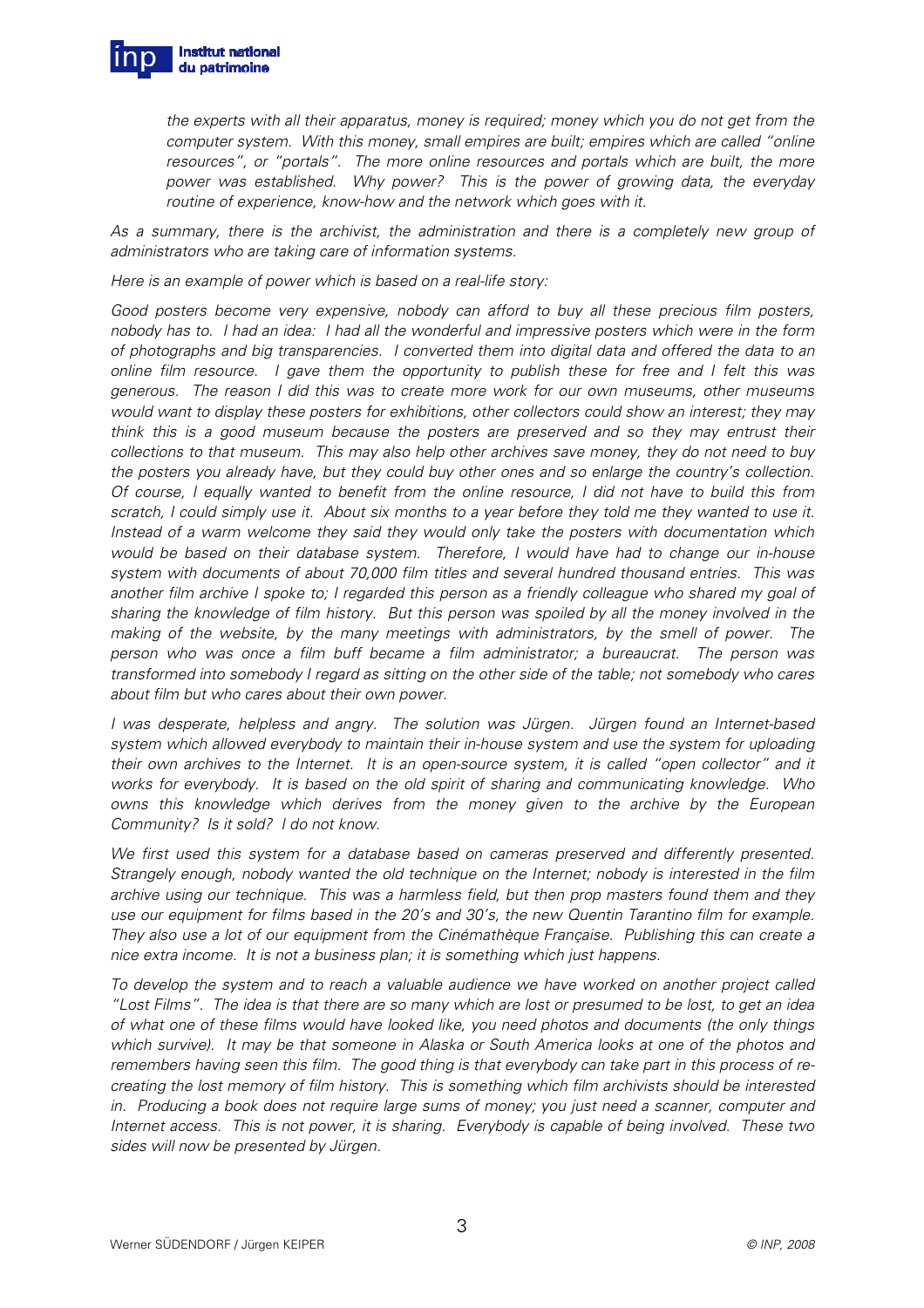

#### **Jürgen KEIPER**

Up to 90% of feature films are lost and in my opinion this subject concerns also television productions and documentaries among others. I am not speaking about the Internet material as we have no strategy to acquire or store it. The idea of "Lost Films" was mentioned as part of a discussion. We believe that we should think about the strategy for the issue surrounding "Lost Films". We are being told that we only have very limited experience in film history (half of the film history) and I think the archives should develop strategies and tools in order to reconstruct this film history.

#### What does this mean?

The idea of this project is to reconstruct the context. To do so we need content. The archives have a lot of documents, information and expertise to provide these documents and so this project was started. We will provide film fragments, production documents, press items, censorship records and so on.

How can this content be located because it is distributed all over the world?

Another problem is that accessing this content can be very time consuming, the cost is high and there are problems surrounding archive policies and copyright situations.

Finally, how can the content be combined?

Different approaches have been considered. You may be familiar with the famous book by Alexander Howard about the case of Lena Smith. You may also be familiar with the book by David Meeker, Missing Believed Lost which deals with the subject. However, we cannot integrate motion picture clips for example. We have some experience with film and DVD's have been made such as Metropolis in the study edition. A problem with DVD is that it is not dynamic and its knowledge is difficult to update and so we decided to make it on the Internet.

The project itself is part of collaboration with two archives. There are also European partners such as the CNC film archive in Austria, the Prague State Archive and the projects funded by the German Federal Culture Foundation.

For me digitization means defining a new collaboration approach.

#### Internet Cooperation

• Acquiring information.

After asking film experts, archivists and so on we decided to set up a wiki. We were not sure that it would work but after a few months it proved to be very successful. Contributions were made from Japan, Hungary and so on. People were adding film titles and informing us of the source of the film titles. Sometimes information is corrected and used as a print in Tokyo for example. This is checked and in this case it was true.

A wiki is used for the first step of the collaboration process.

• Establishing the database

The user can add documents. If something is digitized you can contribute by adding further documents related to these lost films.

• Identifying film fragments

The third idea came from talks with Martin Koerber who told us that the film archives have the problem that they have a lot of unidentified film material. We decided to use the Internet as a platform to identify film fragments. The Lost Films platform was therefore also used as an identification platform. You can upload film fragments and interested users can add information on the film or the person.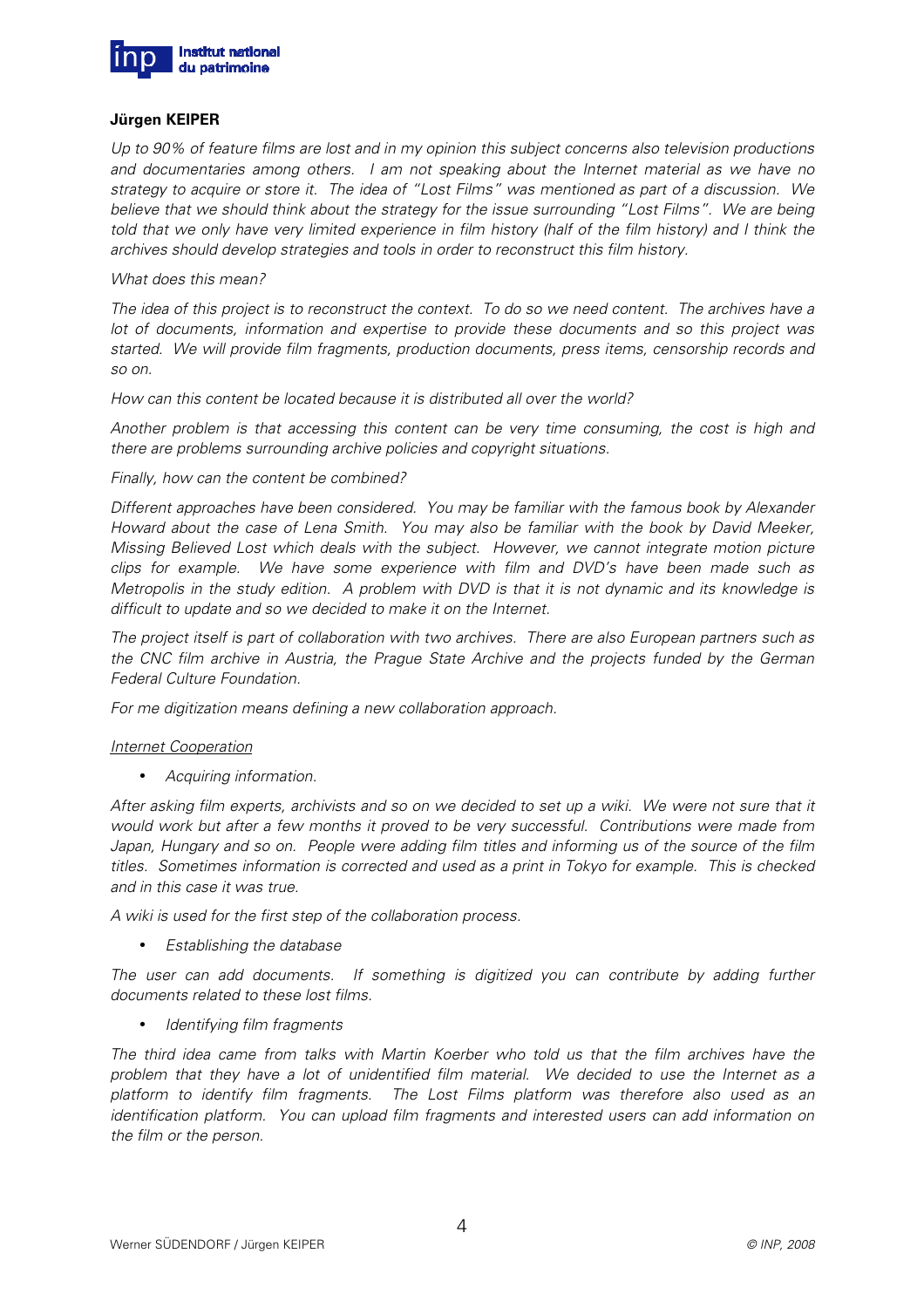

• Open-source

Finally, something which is very important for us and the Kinemathek is using open-source software. This was a nice development because we used software called "collective access", an open collection which has a user group derived from the film archives. Special features are available for the interest and the focus of the film archive. It is completely open-sourced, licensed and has a cheaper tool which means that if money is put into the development, the next step of the software would be used completely free of charge. You can download from the website and use it for your own film archive. It is completely web-based which means that it can be used anywhere, as long as there is an Internet connection. It supports various digital formats, key metadata standards and it is fixed on controlled vocabularies. Using networks, we are able to use modern archive initiatives, protocol and metadata harvesting, meaning that you can link the database with research engines, you can harvest the data from this database and you can also easily export the data from this database.

#### Problems which may be encountered

- Copyright: we try to check the copyrights. Checks are recorded in the database. It was interesting that the copyright owners were very friendly regarding this project. This may be due to culture.
- Digitization: this is always difficult because we had to deal with very old books for example, the apparatus to digitize the books without completely opening the book. It can be very difficult to check the sources of filmographic data concerning lost films.

# Alteration overview

This will completely change. At the moment it is to identify and contributing the development which will be completed next month. As an example you can now search and you will then see a short overview of different documents, filmographic information, content description and notes on the content, as well as some comments coming from the wiki.

We discussed whether we should choose a very detailed filmographic model but the problem is that if you are dealing with this user contribution, it does not make sense using a very detailed filmographic information structure because it would be too difficult for the users. Therefore, we decided upon a very simple one. There are also different document types. You have the possibility of adding clips and a reconstruction was made of a fragment of lost films which can be played from the database.

We also integrated another feature called faceted search which allows you to limit your search depending upon different keywords. For example if you are looking for forest films you can select the year and the results will show the different films and some short filmographic information.

The last example is a short preview where you can select the right film title with filmographic information, content descriptions and so on. You also have different document types, for example pictures such as posters and catalogues. If you then click on documents, you will see the related documents and you can then switch between the different pages, click on the page. You have the possibility of enlarging the page or the text within the page. This is all open-source which is a nice feature of the archives.

The next project was the camera database which is also dealing with collective ideas. Six archives are involved in this project. They contribute information and photos. We are also considering opening this database for private collectors and for small archives as a lot of information is in the small archives, and so it makes sense for us to make this project available for all kinds of contributors.

It is very easy to make entries for content descriptions. You also have the possibility here to export the data into other portals. This export function is used for editing and integrating information into the German portal. There is also information from libraries (manual) and this shows the idea of portals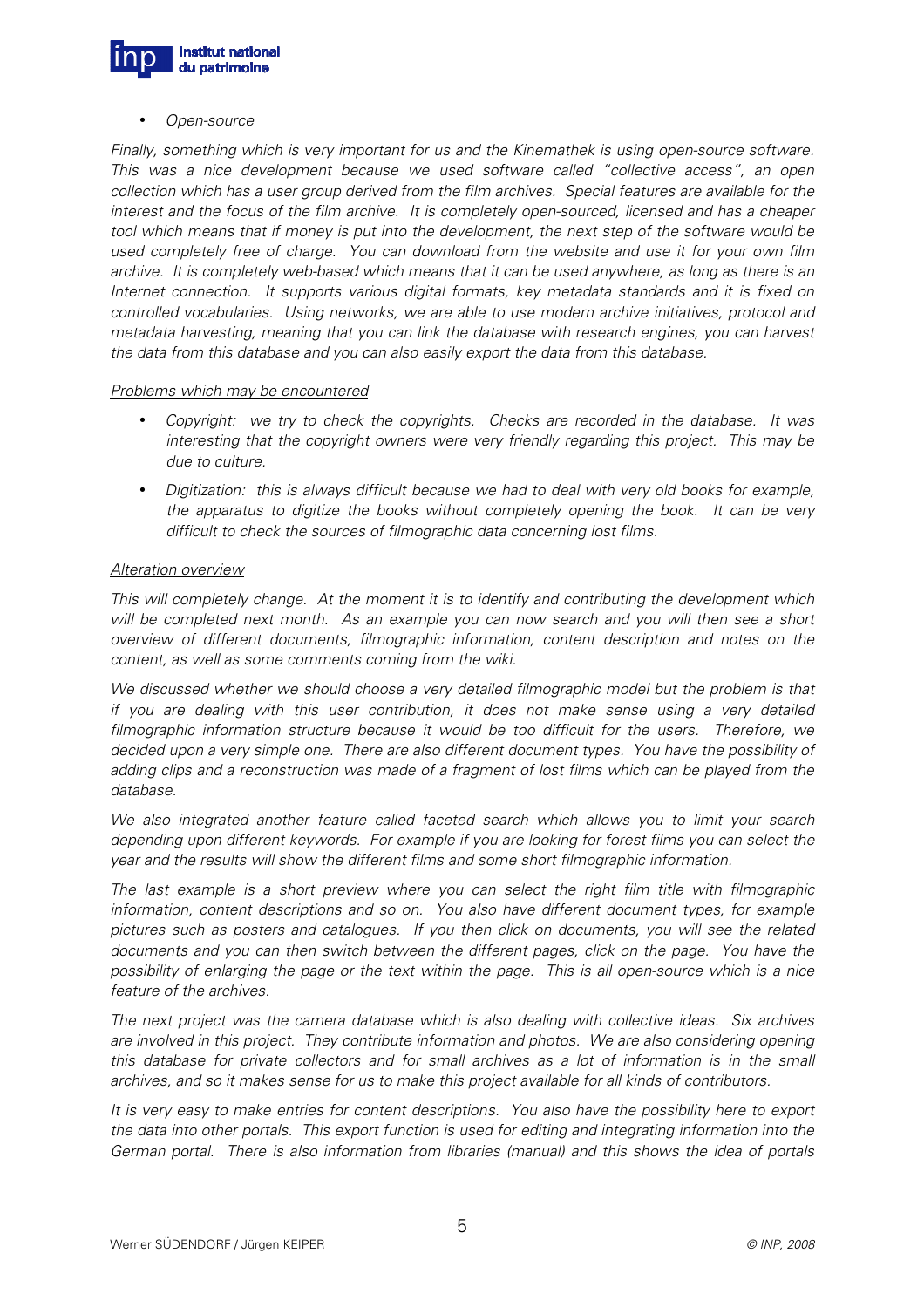

which combine different sources. On the other hand, there is a description of the camera which will be integrated into the Europeana.

You can limit your search depending on different criteria. If you click on an entry and you have this camera you can also enlarge it in order to see the details.

#### What did we learn from this project?

It is very useful to document a project for more transparency. You should integrate a broad range of interested contributors, minimize the copyright restrictions especially by using open source software, the idea of long-term sustainability and we should carry on with this collaborative activity.

# **Un intervenant de la salle**

About the copyright restrictions, most of the promotional material may still be under copyright. But the idea is that this material was used for the promotion of the film in the first place. Could we consider that putting those elements and non-film documents online is part of the search of the film, the rediscovery of the film and so the promotion of the film itself? And therefore, should this not be restricted to copyright matters?

# **Werner SÜDENDORF**

I agree. I think it is more or less a formal question. If you raise the question of the copyright of this material, you can discuss it for two years, ten years, twenty years, you will never find the copyright holder, which is the problem. The advantage is that is nobody claims the copyright, if nobody sues you for using this then why don't you do it? In twenty or thirty years I have never had anybody who sues the institution for publishing something. The lawyers and legislation do everything to keep themselves alive. They say that if you publish something to find the copyright holder you are violating the law, you should not do this. But if you do not publish it, nobody will know that this material exists.

My opinion is that you should go ahead. You cannot publish everything. If you know there is a copyright holder then contact him/her, if you know there is someone who is the legal successor to the artist then contact him/her. But if you do not know anything then go ahead. Somebody may call you and claim the copyright, in which case they will claim their royalties or on the other hand you will have to remove it. This is the advantage of the Internet; you can take it away, unlike a book. There can be many problems.

Likewise for the apparatus, someone can claim to be the copyright holder for the design of a camera. Do not raise unnecessary problems, do not contact too many lawyers, just do it.

# **Thomas CHRISTENSEN**

Concerning the lost films, the Danish Film Institute would love to participate but we do not have any resources to participate with. Do you have any ideas or strategies for harvesting information so that participating institutions would not have to maintain another source of information but could rather make information which already exists and is maintained in an existing system available?

# **Jürgen KEIPER**

Regarding documents, it makes sense to establish a mechanism for harvesting the documents from other archives. Concerning adding film titles of lost films or identifying film fragments it does not make sense but Kinemathek decided to look into this subject and create this project so I think something will be established in this field.